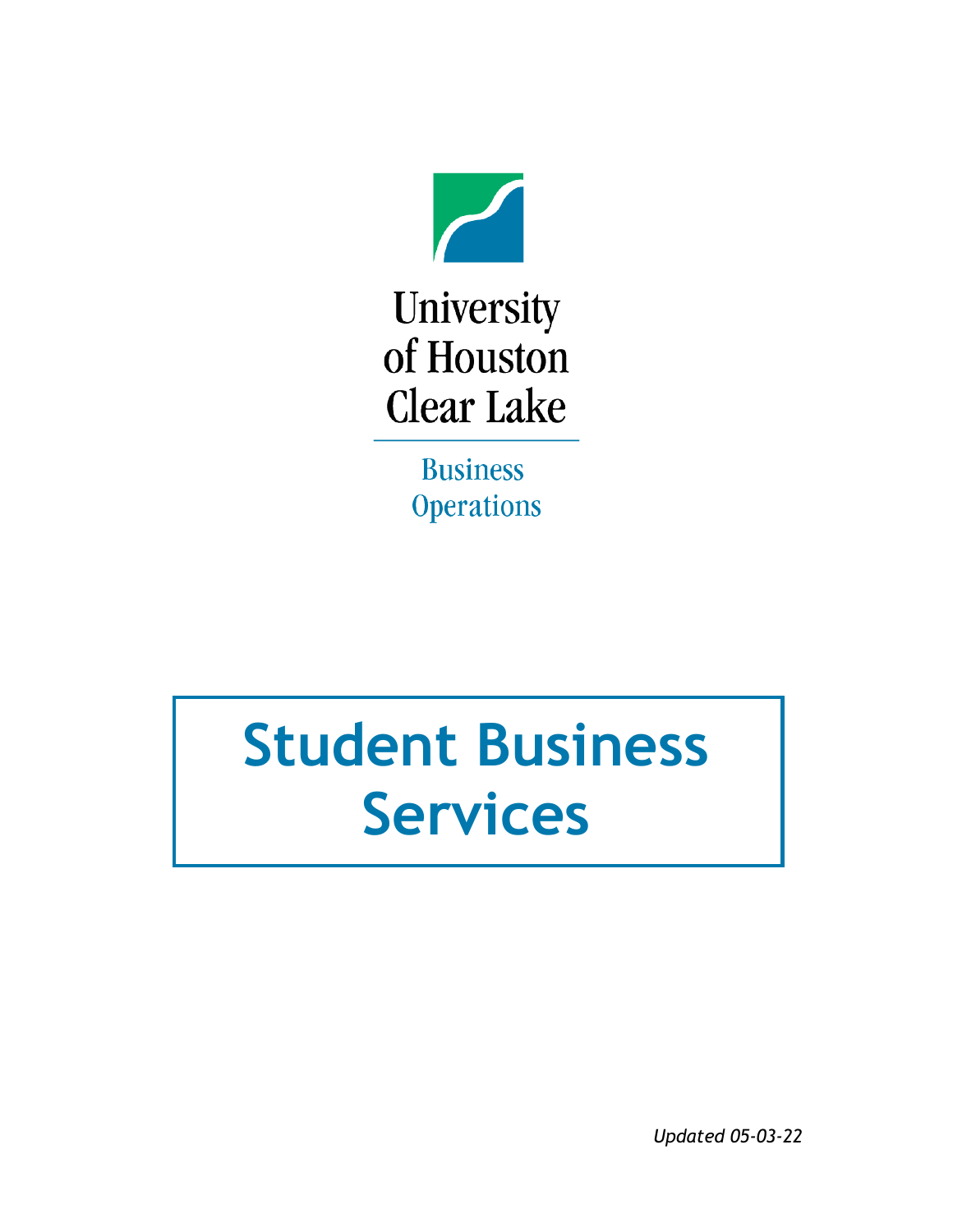# **TABLE OF CONTENTS**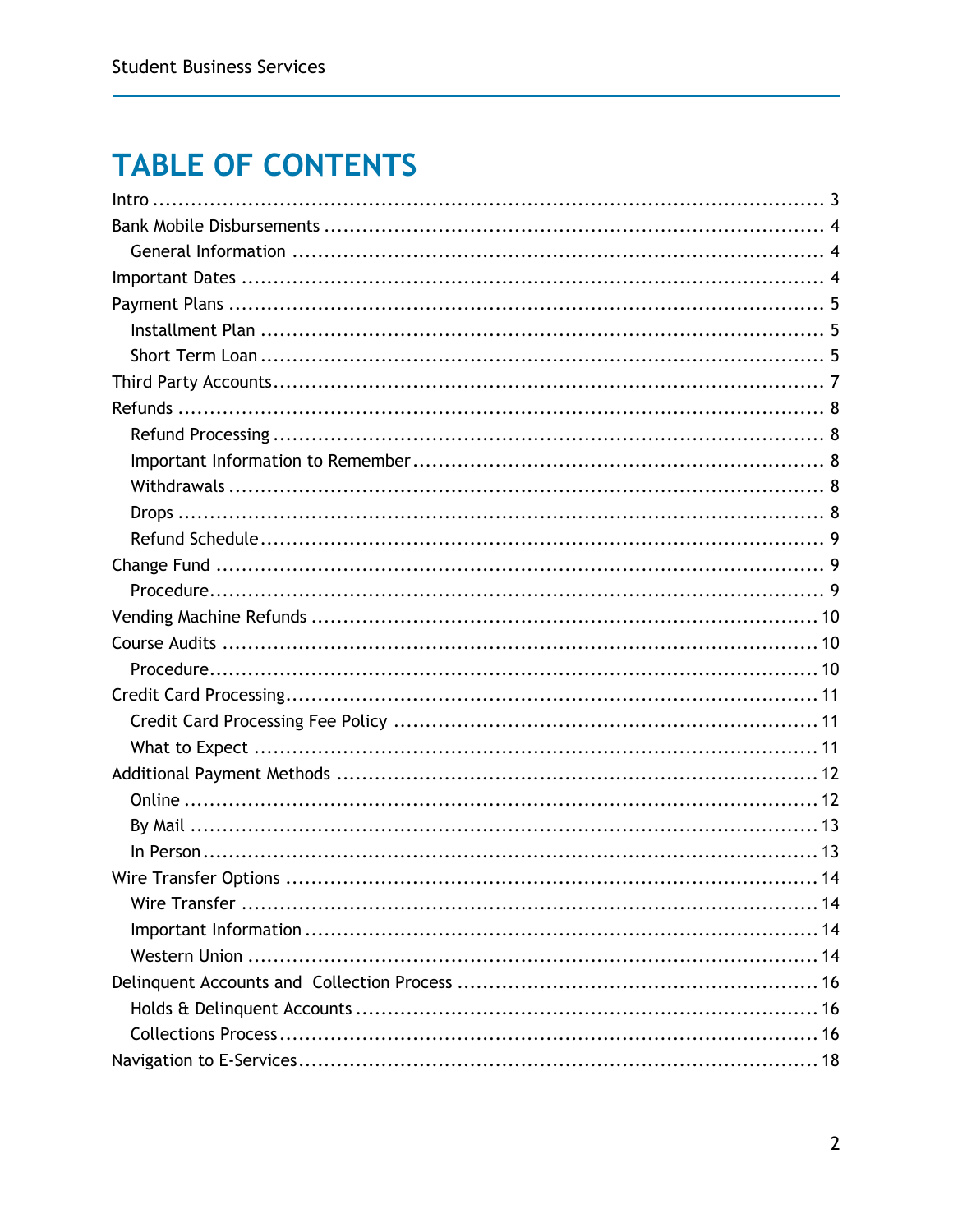# <span id="page-2-0"></span>**INTRO**

The Business Operations unit provides an array of support services for Student Business accounts, including:

- Processing and maintaining student accounts
- Offering installment options, as needed
- Navigation for creating statements, summaries and 1098T's
- Ensuring third party payments are properly posted
- Answering questions regarding billing and payments
- Addressing concerns about refunds, adds/drops
- Coordinating with external collections agencies
- Administering Bank Mobile for student access
- Maintaining change funds for other departments
- Ensuring secure, accurate bank deposits and cashier functions
- Vending machine refunds
- Approving audit courses for senior citizens

We are focused on these TOP 6 themes:

- *Student success* we are here to support your academic success at UHCL!
- *Customer satisfaction* we offer accurate and timely answers to your questions!
- *Clear messaging* we simplify communications to support your understanding!
- *Compliance*  we meet local, state and federal standards!
- *Environment* we contribute to an environmentally friendly & sustainable environment!
- *Quality* we represent world-class services by staying current in industry practices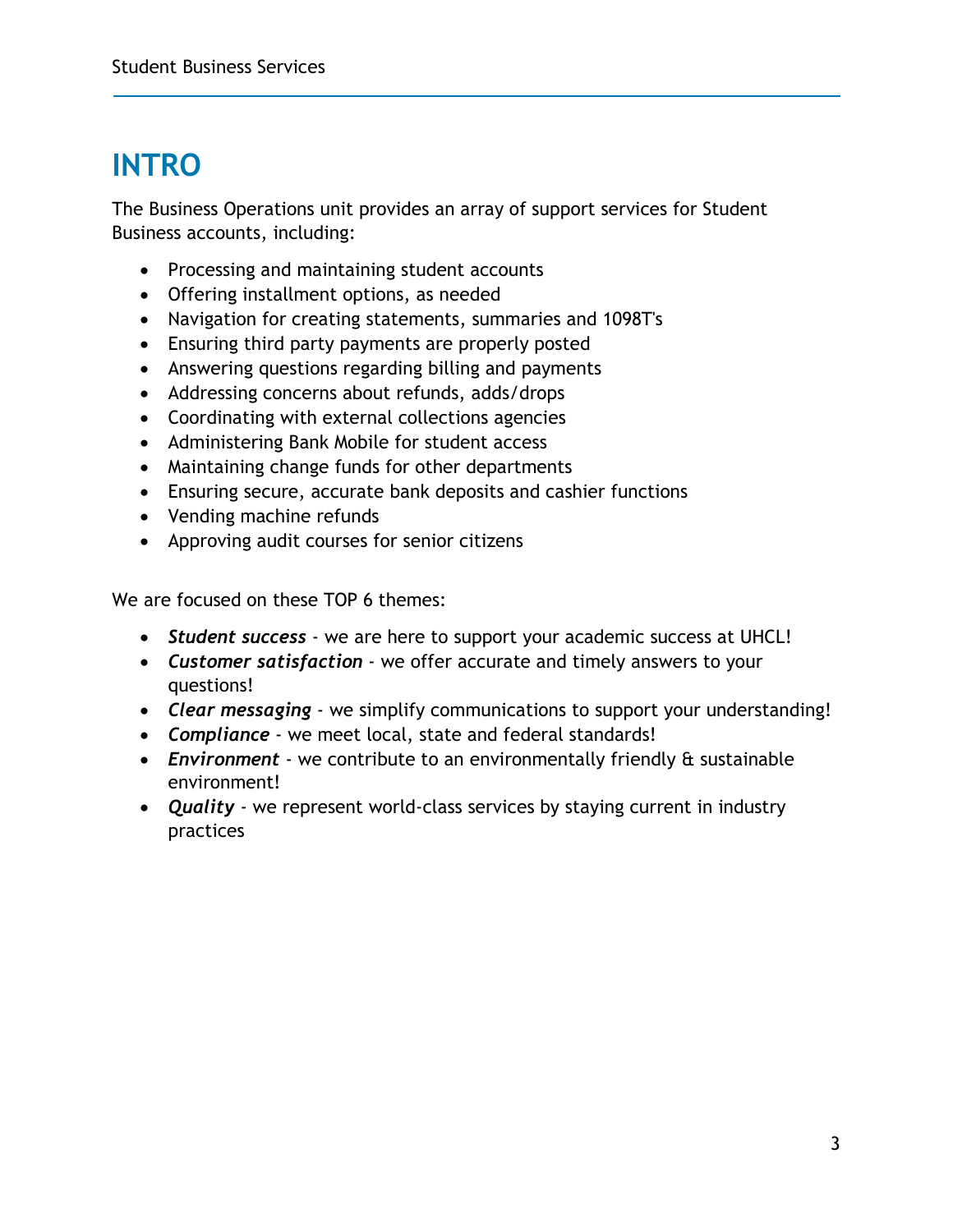### <span id="page-3-0"></span>**BANK MOBILE DISBURSEMENTS**

UHCL has partnered with Bank Mobile to deliver student refunds. Here is what you should know:

• Our school delivers student refunds with Bank Mobile disbursements, a technology solution, powered by BMTX, Inc. Visit **Bank [Mobile's Refund](https://bankmobiledisbursements.com/refundchoices/)  [Choices page](https://bankmobiledisbursements.com/refundchoices/)** to learn more.

#### <span id="page-3-1"></span>**General Information**

- Refunds are processed in our office Monday-Friday.
- Registered students will receive a "Refund Selection Kit" in a bright green envelope from Bank Mobile; if a kit is lost or is not received, simply email us at **[SBS@uhcl.edu](mailto:SBS@uhcl.edu)** and we can mail a security access code to your UHCL email account.
- Students should select a refund preference;
	- o **Electronic deposit to an existing student Bank account**
		- (1-2 business days), or
	- o **Electronic deposit to student's Bank Mobile Vibe account**
		- (Same business day Bank Mobile receives funds from UHCL)
	- o Contact Number: 1-877-327-9515

### <span id="page-3-2"></span>**IMPORTANT DATES**

Student Business Services has many important dates regarding student payments for tuition and fees, and refund conditions and dates.

Payment Due Dates are updated each semester on our webpage and can be found by visiting **[UHCL's Payment Due Dates page](https://www.uhcl.edu/student-business-services/payment-due-dates)**.

The due dates on the website above will consist of the following:

- Winter Mini Session (if applicable)
- Early/Open Registration
- Late Registration
- Payment Plan Due Dates (if applicable)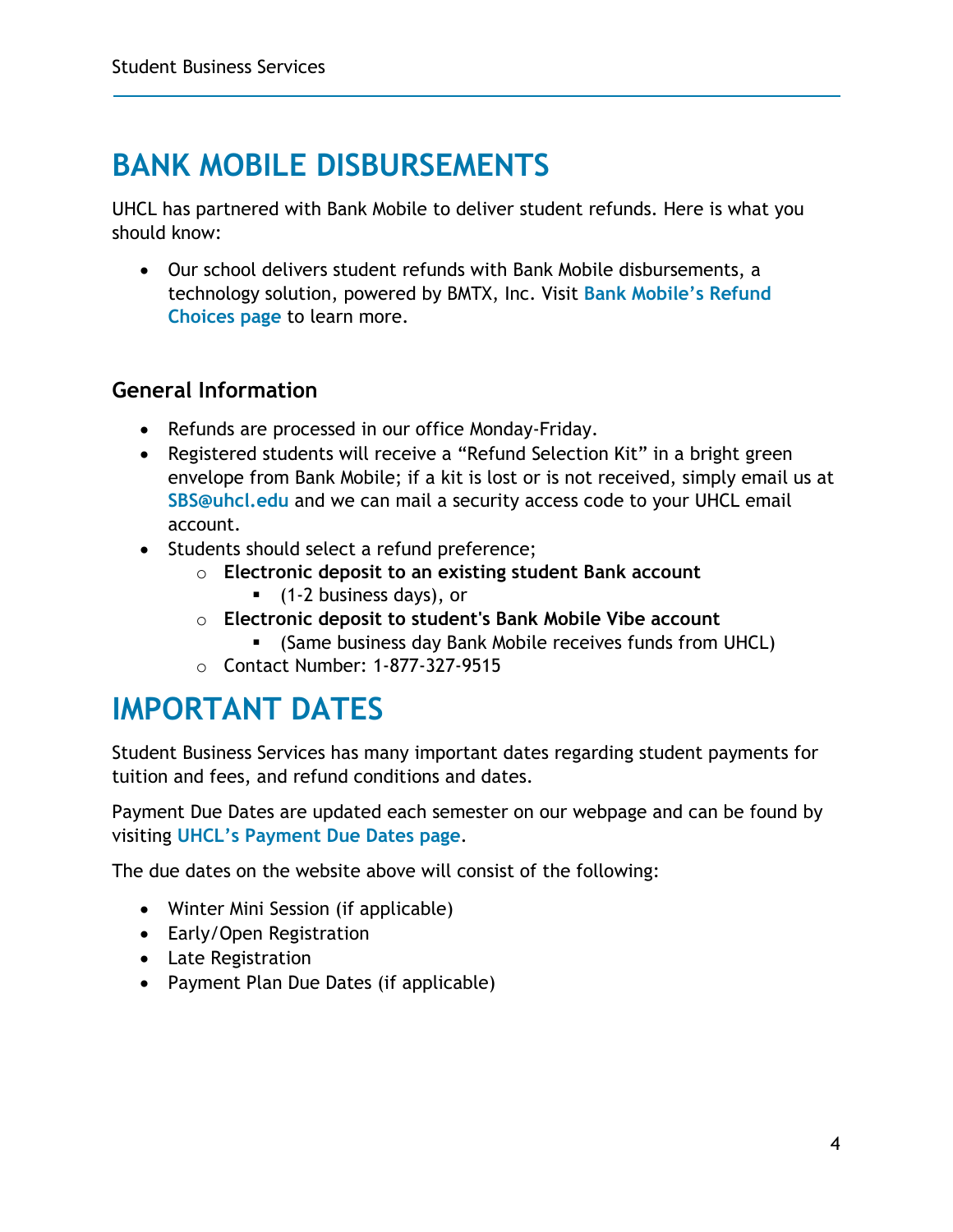# <span id="page-4-0"></span>**PAYMENT PLANS**

Student Business Services offers two types of payment plans for students: an **installment plan** or a **short-term loan**.

There is a \$20 service charge to enroll in each plan.

Additionally, Winter and May Minis must be paid in full (no payment plans are offered since the semester is so brief). Students can sign up for payment plans by logging into their E-Services account, or coming into the Student Business Services office.

### <span id="page-4-1"></span>**Installment Plan**

- Consists of four installments of 25% each.
- The first installment is due by the initial due date for all students and must be at least 25% of the current semester's tuition and fees.
- There is a \$20.00 non-refundable processing fee.
- The installment plan is not available during summer or mini terms.
- Courses added after the original registration period will adjust into the installment plan and an additional amount may be due depending on the drop/add activity.
- Subsequent due dates will be listed in the student's E-Services account under the "charges due" category.
- Students who have not fulfilled their financial obligation on the installment plan by the payment deadlines or by the end of the semester will have their records "encumbered" and UHCL will not issue any grades or transcripts.
- There is a \$10.00 late penalty charge for each past due installment.
- There is a \$50.00 default fee assessed to an existing debt to accounts that have not paid their installment plan in full by the end of the semester.

### <span id="page-4-2"></span>**Short Term Loan**

- The first payment is due by the initial due date for all students and must be at least 25% of the current semester's tuition and fees.
- The remaining 75% is due at a later date.
- There is a \$20.00 non-refundable processing fee.
- The short-term loan is not available during mini terms.
- The short-term loan bears a five percent (5%) interest per annum.
- Courses added after the original registration period will adjust into the installment plan and an additional amount may be due depending on the drop/add activity.
- Subsequent due dates will be listed in the student's E-Services account under the "charges due" category.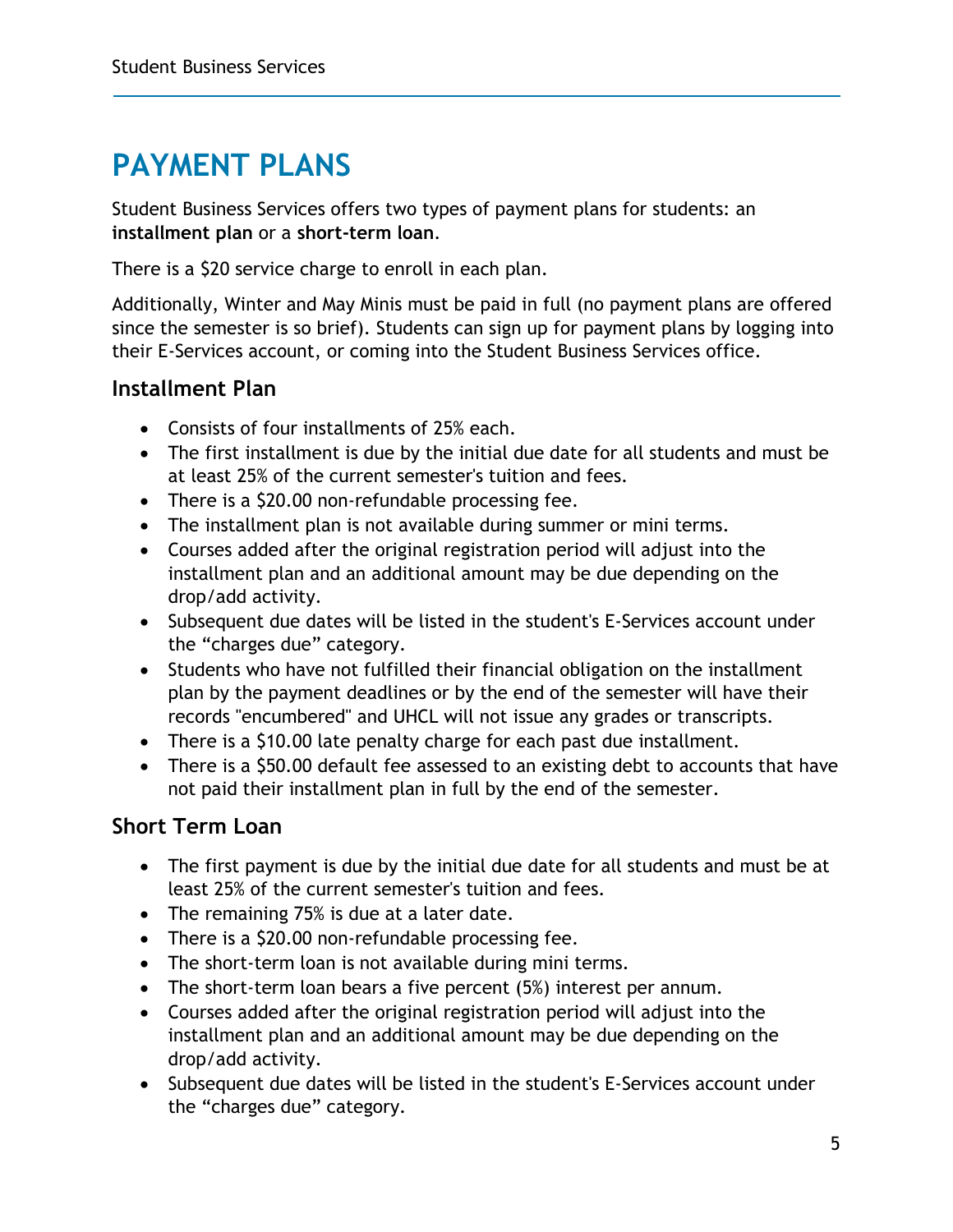# **PAYMENT PLANS (CONT.)**

• Students who have not fulfilled their financial obligation on the installment plan or the short-term loan by the payment deadlines or by the end of the semester will have their records "encumbered" and UHCL will not issue any grades or transcripts.

Students must pay the balance of all payment plans and contracts in full to be eligible to enroll in classes for the next semester and/or to have any encumbrance removed from their accounts.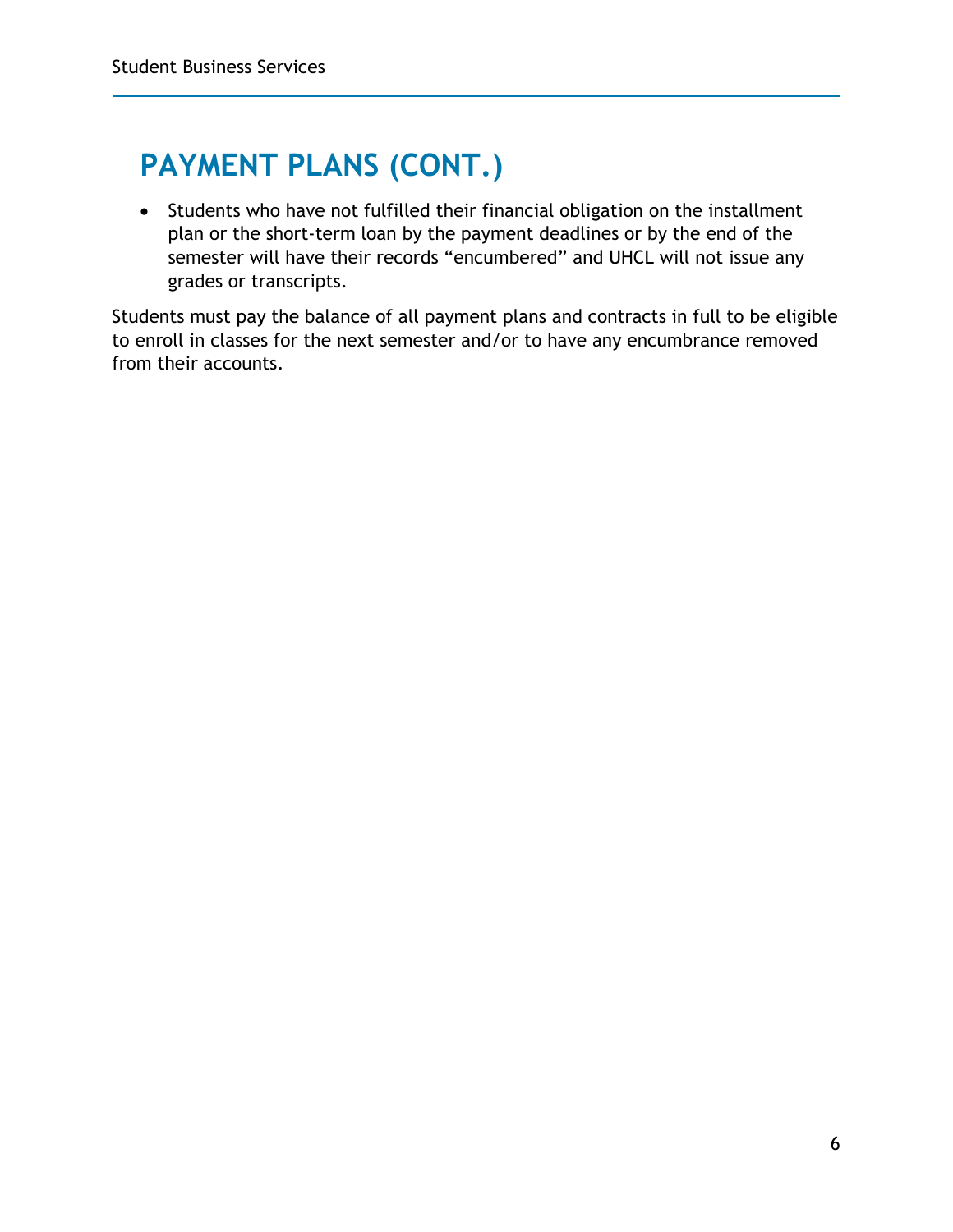### <span id="page-6-0"></span>**THIRD PARTY ACCOUNTS**

Student Business Services is responsible for applying and billing 3rd Party Accounts. A 3<sup>rd</sup> Party account is where another individual or entity will pay for a student's costs [not Federal, State, or grant aid]. Here is what you should know...

A student will either e-mail or bring their 3<sup>rd</sup> Party Payer voucher to Student Business Services each semester. We will apply the amount shown on the voucher to their account. After the automated enrollment cancellation period ends Student Business Services will begin our 3<sup>rd</sup> Party billing process by sending invoices, approximately 4 weeks after classes started for the semester.

The following are companies we are currently billing, or have billed in the past:

- Amazon
- Boeing
- Chase
- Cheniere Energy
- Collaborative for Children
- Houston Methodist
- Kuwait
- Military
- NASA
- Qatar
- Raytheon
- Royal Embassy of Saudi Arabia
- T-Mobile
- Texas Children's Hospital
- Texas Employment Commission
- Texas Promise Fund
- Texas Rehabilitation
- Texas Tomorrow Fund
- UPS
- VA Chapter 33
- VAVR
- Verizon
- West Africa

Students may bring their vouchers to us in person at our office or email it to us at **[sbs@uhcl.edu](mailto:sbs@uhcl.edu)**.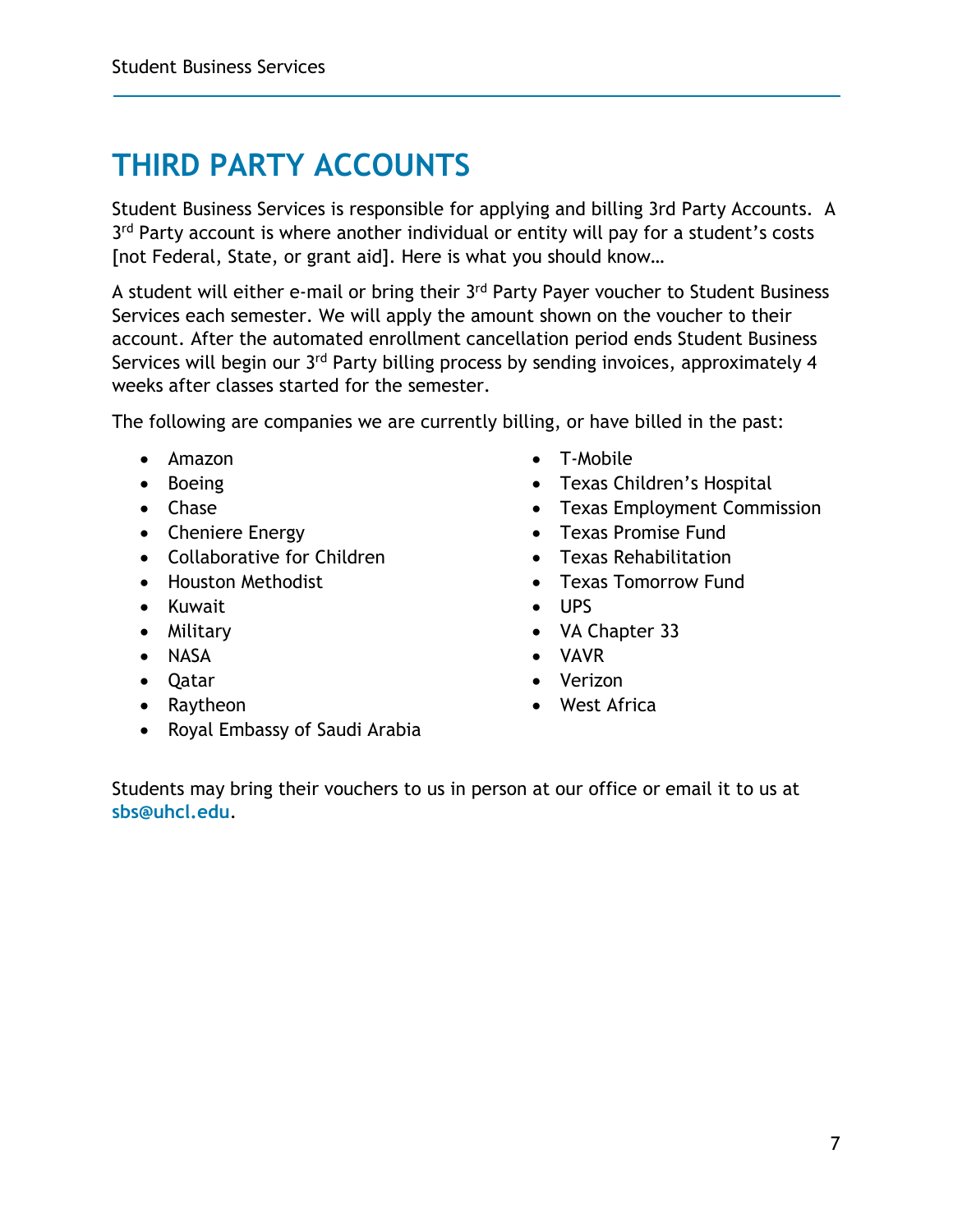### <span id="page-7-0"></span>**REFUNDS**

Student Business Services follows the Texas Education Code Sec. 54.006 for the drop/withdrawal schedule. A more detailed explanation of refunds, drops and withdrawals can be found by visiting the **[UHCL Refund Processing page](https://www.uhcl.edu/student-business-services/refunds/)**.

In addition, there is a process for appealing for a refund. Please see the Student Fiscal Appeals packet on the Business Operations webpage. It contains a checklist and a guide.

### <span id="page-7-1"></span>**Refund Processing**

- Refunds first will be applied toward any outstanding university financial obligations.
- Any remaining refunds will be processed through Bank Mobile or by credit card.
- UH-Clear Lake has partnered with Bank Mobile to provide disbursement services for financial aid and tuition refunds.
- If payment was made by credit card, then reimbursement will be refunded back to the credit card used for payment.

### <span id="page-7-2"></span>**Important Information to Remember**

- Dropped classes and withdrawals are not the same.
- Students are advised to contact SBS prior to dropping or withdrawing.
- The Academic Drop/Withdrawal Schedule for Academic Purposes IS NOT the same as the Drop/Withdrawal Schedule for tuition and fees.

### <span id="page-7-3"></span>**Withdrawals**

- A withdrawal is defined as dropping ALL courses.
- Refunds will follow the refund schedule for withdrawal from classes.
	- o Example: A student is enrolled for three courses and wants to drop all three courses; this is considered a withdrawal since the student is no longer registered for courses in that semester.

### <span id="page-7-4"></span>**Drops**

- A drop is defined as dropping one or more courses while remaining enrolled in other courses for the same semester.
- Will follow the refund schedule for dropped classes.
	- $\circ$  Example: A student is enrolled for three courses and drops one of their courses. The student is still enrolled for two courses and this would be considered a "drop" since the student is still maintaining enrollment.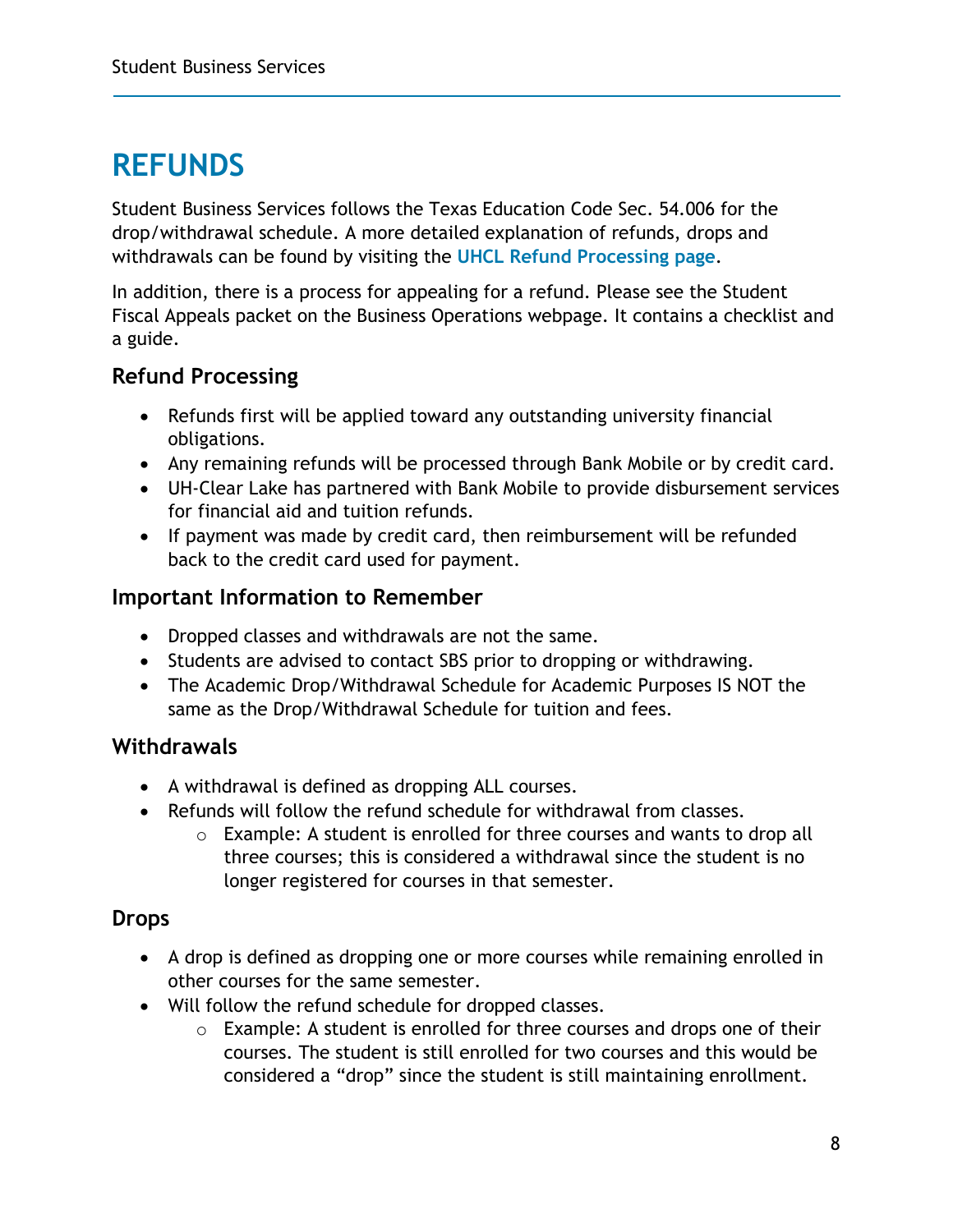# **REFUNDS (CONT.)**

### <span id="page-8-0"></span>**Refund Schedule**

- Our refund schedule can be found on our website and is updated for each term.
- Refunds are processed Monday-Friday

### <span id="page-8-1"></span>**CHANGE FUND**

Student Business Services issues cash for departments requesting a temporary change fund.

### <span id="page-8-2"></span>**Procedure**

- Department will send an e-mail to SBS requesting the amount needed for the change fund requested, the denominations needed, and the date the change is needed.
- SBS will have the requested change fund money ready for the department to pick up the evening before the date requested by the department.
- On the date the change fund is needed, the requesting department will bring the "Change Fund Request" form to SBS. The form must have all appropriate signatures and the money will only be given to the "Custodian" named on the form.
	- $\circ$  If the person picking up the money is not a "Custodian" on the form, the money requested will not be released.
	- $\circ$  If the person from the department is the "Custodian" listed on the form, then that person will sign the form, SBS will keep the form, and the money requested will be released.
- After the money has been given to the department, SBS must prepare a journal entry (JE) for the funds. The JE must be done the same day the money has been given to the department.
- When the department returns the money, SBS will sign the bottom of the Change Fund form where it states "Funds Received by Cashier".
- A copy of the form is then given to someone in SBS to prepare another JE to clear the department cost center. (The original is given back to the department after the copy is made.) The entries are going to be the opposite of first JE to back out the funds.
- Cashier will balance their vault to ensure the funds are correct.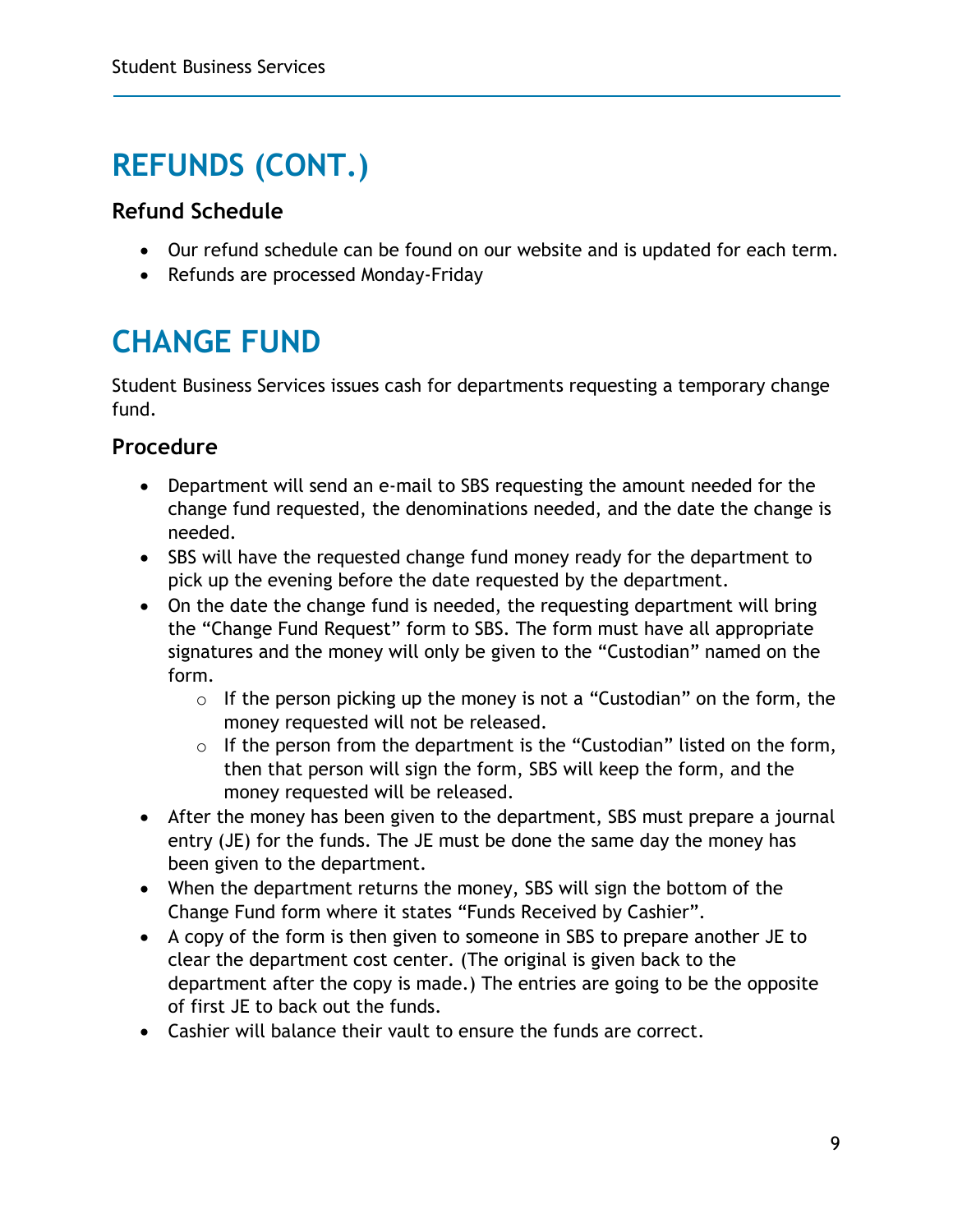# <span id="page-9-0"></span>**VENDING MACHINE REFUNDS**

With help with the procurement office, Student Business Services will offer refunds for cash purchases from drink and snack machines.

- If student loses cash in the machine or the machine does not give back the change, the students can come to SBS and we will ask them to fill out a small form with information on their cash loss.
- After form has been filled out, SBS representative will give student cash in amount of loss.
- When our cash surplus gets low, SBS will contact procurement and ask that a Coca Cola representative replenish our money using the forms we had students fill out.

### <span id="page-9-1"></span>**COURSE AUDITS**

Student Business Services handles senior and student course audits.

Most audits are done by senior citizens. They will not be charged for the class. If the audit is done by someone who is not a senior citizen, they will be charged. Audits can be done any time after late registration begins

### <span id="page-9-2"></span>**Procedure**

- Student will present audit form with signatures from the dean and professor of the course granting them permission to take the course.
- If senior audit, SBS will make a copy of driver's license and confirm student is over 65.
- SBS will fill in payment information for each charge listed in tuition and fee chart.
- Total will be placed on waiver line; if senior audit, amount will be \$0.
- After late registration has ended and SBS has received all audit forms, SBS will create a JE to debit/credit audit cost centers.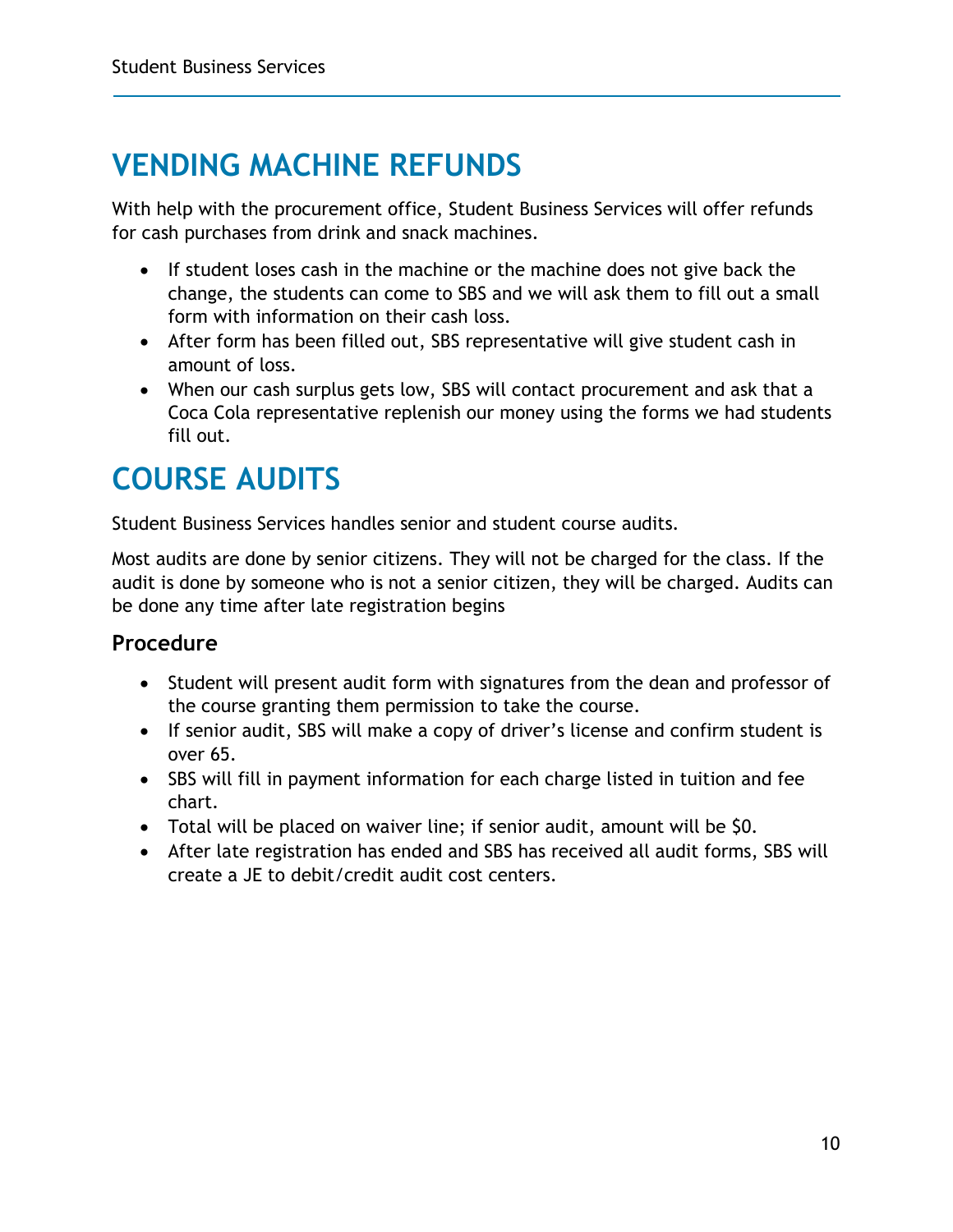# <span id="page-10-0"></span>**CREDIT CARD PROCESSING**

### <span id="page-10-1"></span>**Credit Card Processing Fee Policy**

- Effective July 19, 2021, payments for student accounts related to tuition and fees (including short term or emergency loans) made by credit or debit card (used as a credit card) will be assessed a processing fee on 1.41%.
- This fee covers processing charges assessed by the credit card companies, and is applicable only when you use a credit or debit card (used as a credit card) for tuition or fee payments. The processing fee will be charged at the time of payment.
- This fee does not impact other methods of payment or departmental credit/ debit card payments. Credit and debit cards will continue to be accepted by departments online and in person (as applicable).
- We have collected payment options available that do not assess such a charge in the "Additional Payment Methods" section.

### <span id="page-10-2"></span>**What to Expect**

- A 1.41% processing fee will be assessed for tuition and fee payments made with a credit or debit card by MasterCard, Discover, Visa or American Express.
- This charge will appear as a separate transaction on the cardholder's credit card statement.
- The fee is non-refundable.
- Credit/debit card payments shall be made online.
- Credit/debit card payments are not accepted by phone.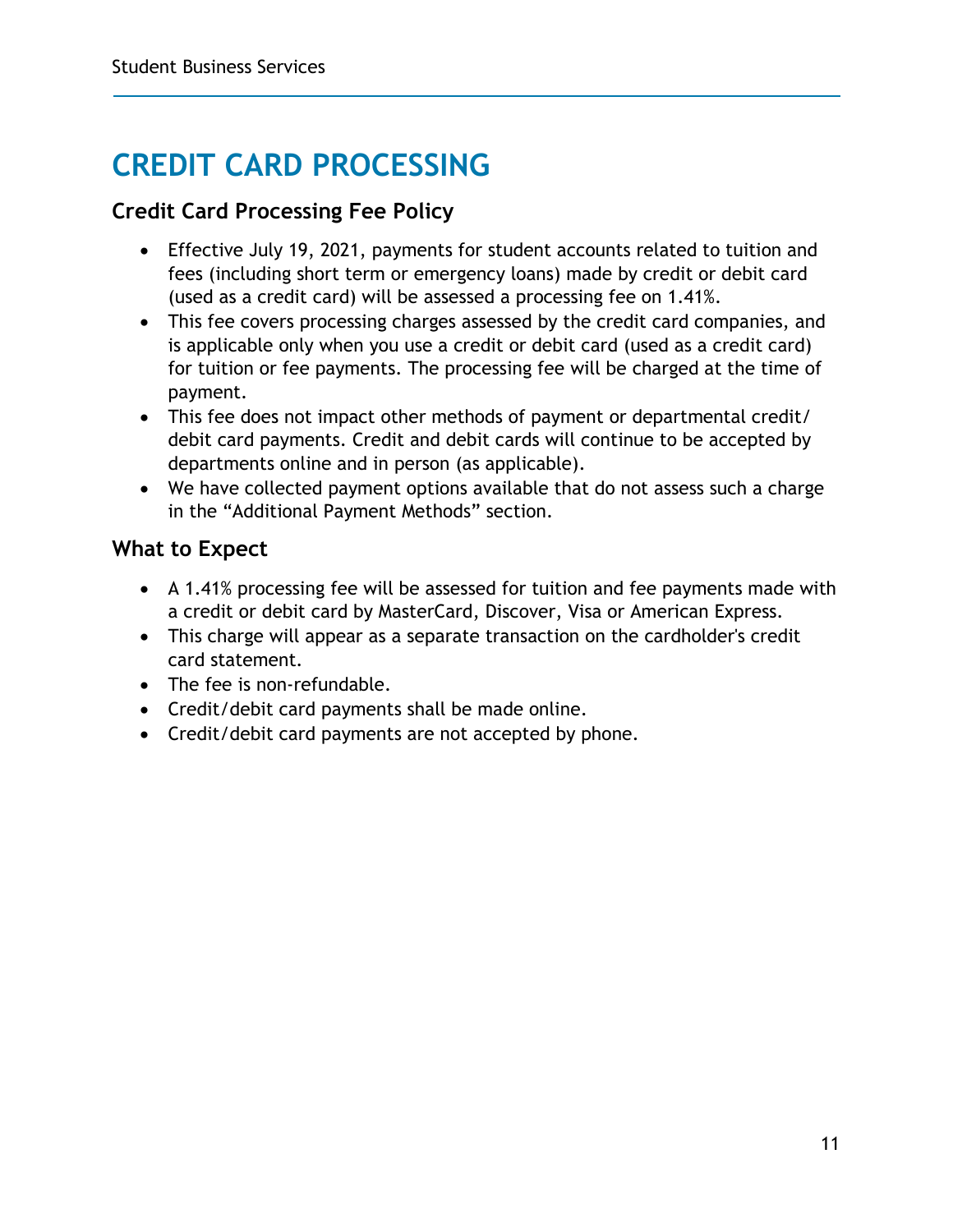### <span id="page-11-0"></span>**ADDITIONAL PAYMENT METHODS**

To avoid the credit card processing fee, we offer other options for tuition and fee payments with no additional cost to payer.

#### <span id="page-11-1"></span>**Online**

- You can make your payment via electronic check or ACH transaction. Enter the bank account routing and account numbers from your personal check. Do not use your debit card information.
- If you are uncertain about what information to use, please contact your banking institution.
- Do not include the check number.



The entry of incomplete or inaccurate information may lead to a \$20 fee for items returned for the following reasons:

- Account Not Found
- Unable to Locate
- Insufficient Funds

You may use your Bank Mobile account by using the "Online Bill Pay" feature and avoid the processing fee. To learn how, follow the instructions on the **[Bank Mobile Vibe](file://uhcl_Marketing/marketing/_Projects/2022/Business%20Operations/You%20may%20use%20your%20BankMobile%20account%20by%20using%20the%20%22Online%20Bill%20Pay%22%20feature%20and%20avoid%20the%20processing%20fee.%20To%20learn%20how,%20follow%20these%20instructions.)  [page](file://uhcl_Marketing/marketing/_Projects/2022/Business%20Operations/You%20may%20use%20your%20BankMobile%20account%20by%20using%20the%20%22Online%20Bill%20Pay%22%20feature%20and%20avoid%20the%20processing%20fee.%20To%20learn%20how,%20follow%20these%20instructions.)**.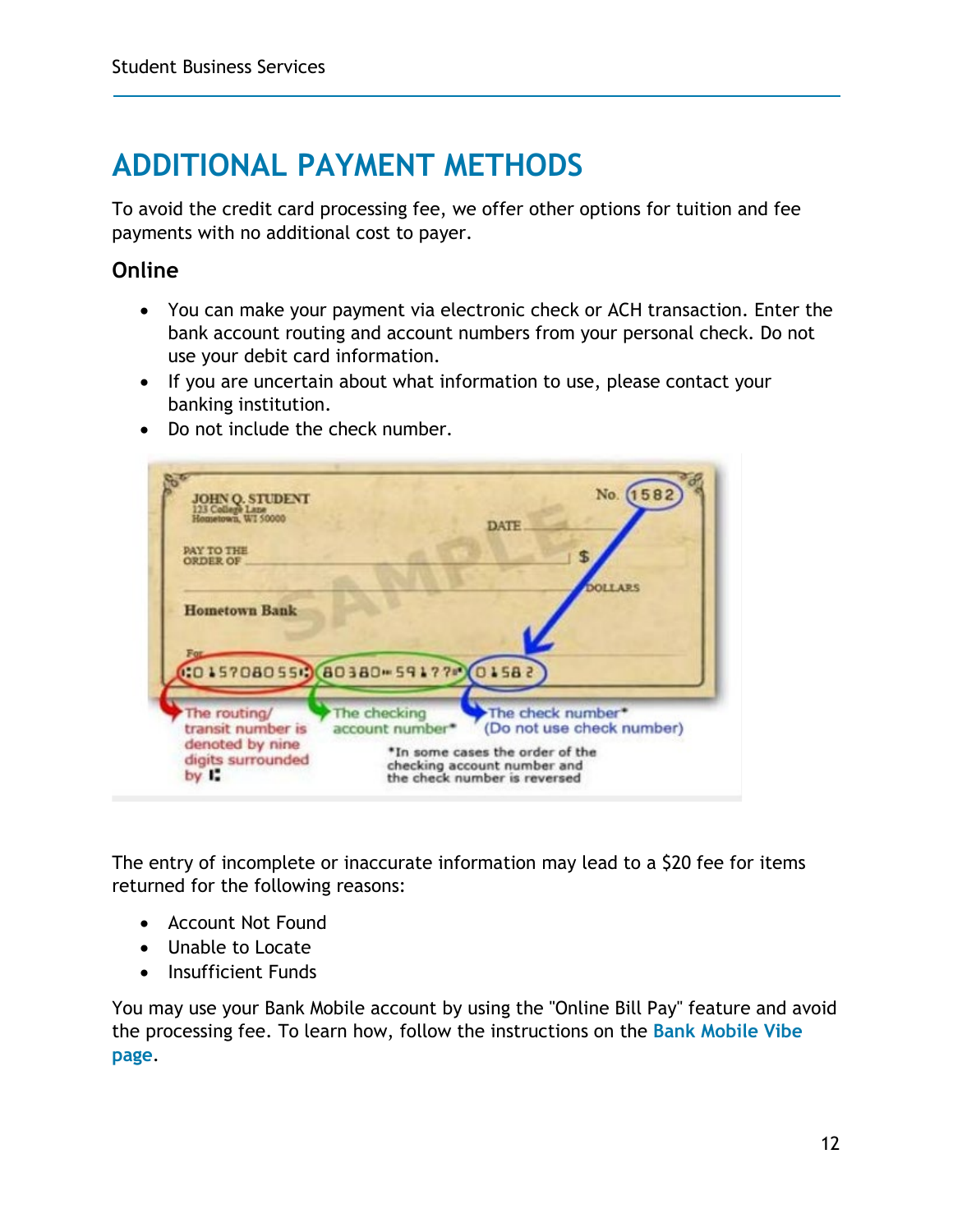### **ADDITIONAL PAYMENT METHODS (CONT.)**

### <span id="page-12-0"></span>**By Mail**

To pay via personal check, cashier check or money order, mail your payment to the following address:

UHCL Student Business Services 2700 Bay Area Blvd, Mail Code 106 Houston, TX 77058

Payments must be received by UHCL 24 business hours in advance of the payment deadline date to allow adequate processing time prior to the deadline. The student's name and UHCL student ID number must accompany all mailed payments to ensure timely processing.

#### <span id="page-12-1"></span>**In Person**

Payment by check, money order or cash may be made in person at Student Business Services at either campus.

- UH-Clear Lake: Monday Friday, 8 a.m. 5 p.m.
- UHCL at Pearland: Monday Friday, 8 a.m. 5 p.m.

After-hour payments can be placed in the secure depository slot adjacent to the Student Business Services windows at the Clear Lake and Pearland campuses. The student's name and UHCL student ID must accompany payments to ensure timely processing. Payments placed in the depository after hours on a payment deadline date will not be processed until the next business day. In this instance, late payment fees and/or the deletion of course schedules will apply.

A \$20 Return Fee will be assessed for any returned check, including payment made online or via electronic check/ACH.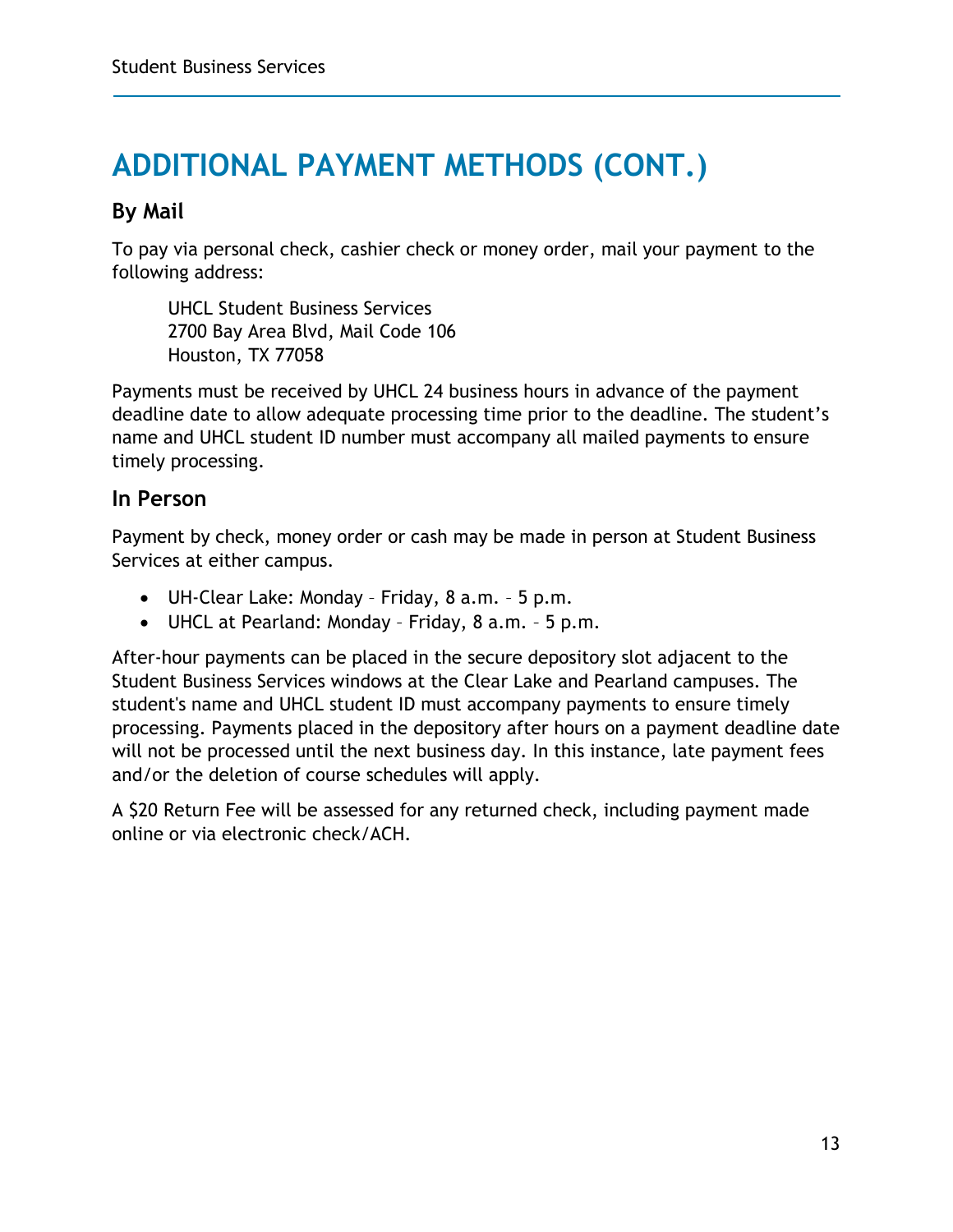### <span id="page-13-0"></span>**WIRE TRANSFER OPTIONS**

UHCL now has two wire transfer options available.

UHCL has partnered with Western Union Business Solutions! This partnership will allow domestic and international students to make tuition and fee payments via wire transfer. This program offers a simple electronic payment mechanism that is secure, fast, and reliable in the student's local currency.

Students still have the choice to use their own banking institution to wire transfer directly to UHCL's bank.

### <span id="page-13-1"></span>**Wire Transfer**

You have the option to pay your tuition and fees via electronic wire transfers to UHCL. We have collected the most important information about this process for your convenience.

#### <span id="page-13-2"></span>**Important Information**

- UHCL students must use a UHCL email account to obtain wiring instructions from **[SBS@uhcl.edu](mailto:SBS@uhcl.edu)**.
- Any cost associated with wire transfer transactions (such as transfer fees, foreign currency conversion cost, etc.) may be charged to the individual or the company initiating a request to transfer funds and shall be deducted from the wire transferred amount.
- Students must pay their tuition and fees in U.S. Dollars.
- UHCL will accept only a wire transfer amount for the actual outstanding tuition and fees as shown in the Student Financial System.
- UHCL will credit student's account within three business days from the date of receipt, provided all pertinent information is accurate.
- UHCL will return original wire transfer amount if funds transferred were in excess of the outstanding student balance.
- Wire transfer amount received without a UHCL Student Name and UHCL Student ID will be returned within five (5) business days.

### <span id="page-13-3"></span>**Western Union**

Students can initiate a wire transfer to the university through Western Union by logging into UHCL student self-service and following the instructions below:

- 1. Student Financials
- 2. Western Union Tab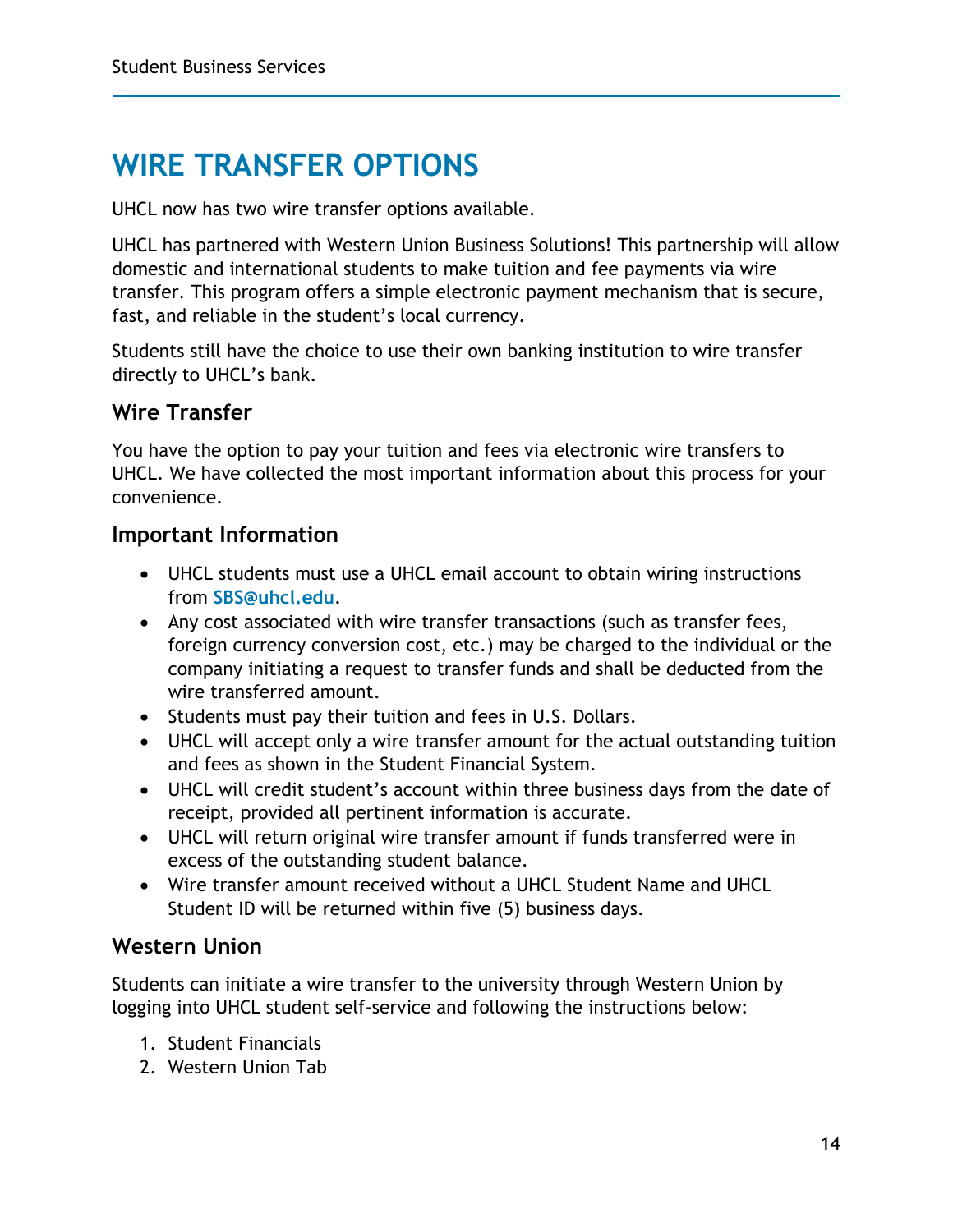### **WIRE TRANSFER OPTIONS (CONT.)**

- 3. Enter payment amount not to exceed amount owed. Note: If the amount owed is more than \$10,000.00 you will need to request more than one transfer. Also, the Western Union services are unavailable if no balance is owed.
- 4. Accept terms and conditions and select "next".
- 5. You will then be re-directed to Western Union Business Services website
- 6. Select 'Get Quote"
- 7. Complete required information and print confirmation
- 8. Present confirmation and wire instructions to your foreign bank

Quote must be presented to and approved by your bank. Transaction is complete when funding is received by the university from Western Union. If you have questions, please call 281-283-2170, option 2.

#### **Why use Western Union Business Solutions?**

- Convenience
	- $\circ$  You make payment in the currency of your choice. This amount is then converted to U.S. dollars.
	- $\circ$  The exchange rate quote is locked in for your payment for 72 hours after the quote is obtained.
- Savings
	- o The exchange rate is very competitive when compared to your financial institution's retail rates, and bank service fees may be reduced since the wire transfer that you initiate is a local transfer.
	- o There are no transaction charges from Western Union Business Solutions or UHCL, though you may be charged a transaction fee by your bank.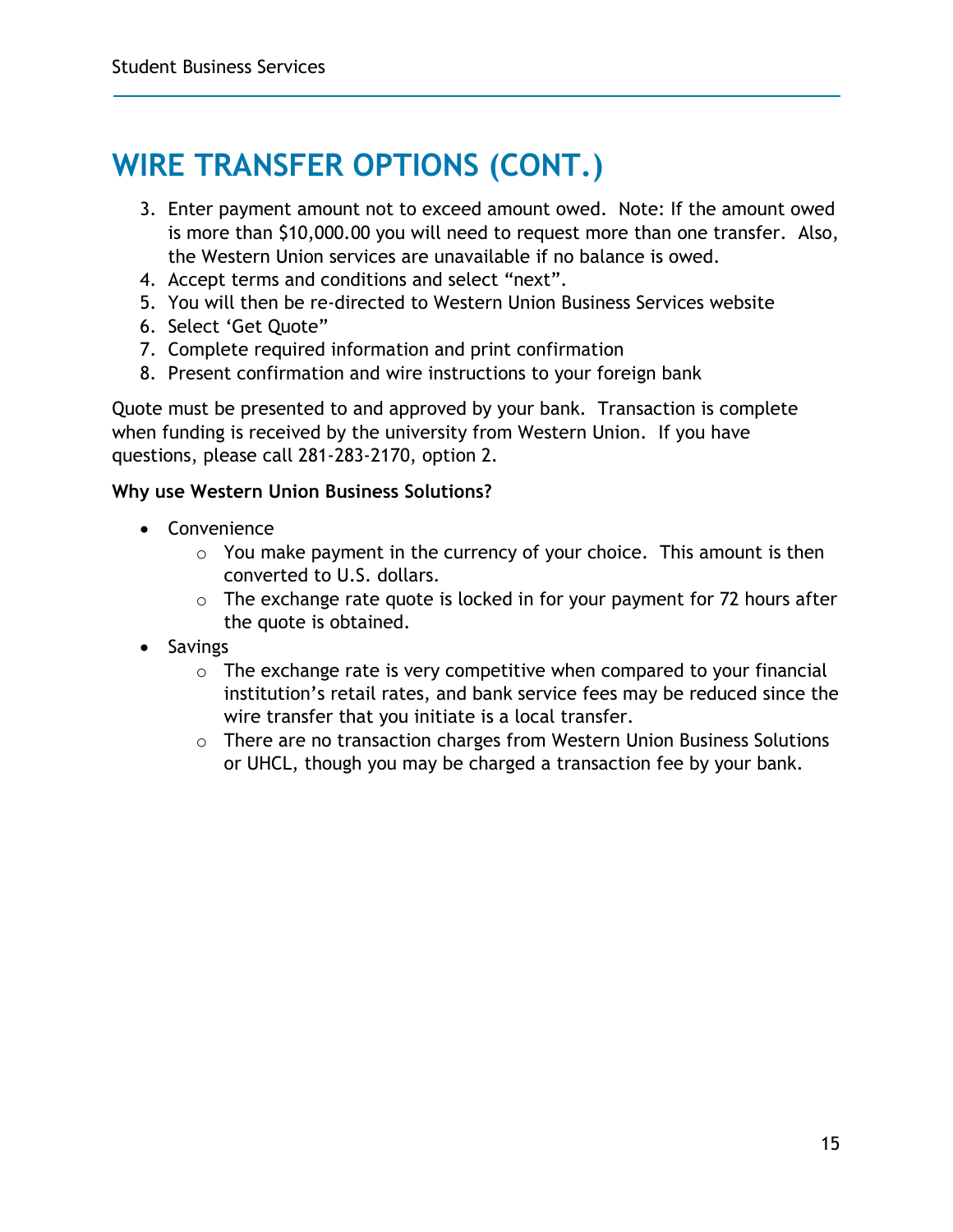# <span id="page-15-0"></span>**DELINQUENT ACCOUNTS AND COLLECTION PROCESS**

#### <span id="page-15-1"></span>**Holds & Delinquent Accounts**

- Student Business Services is committed to helping you resolve your delinquent balance. If your account becomes delinquent, contact our office immediately at 281-283-2170 so we can discuss your options.
- All charges due to the university must be paid in full by the payment due date published each semester.
- If the student's account is not paid by the due date, a past due balance hold (delinquent hold) will be placed and further collection efforts will be made to collect the amount owed.
- The outstanding debt can include tuition, required fees, fines and fees and related to programs, services, and courses, in addition to any other amounts related to enrollment at University of Houston-Clear Lake.
- Students whose accounts are delinquent will not be permitted to register for the next term or receive transcripts or diplomas.
- University of Houston-Clear Lake may require payment of a delinquent account to be in the form of certified funds, cash, money order, credit card or cashier's check.

### <span id="page-15-2"></span>**Collections Process**

The student accounts receivable process begins when charges are posted to their student account. The university works with students who are past-due, but if a solution cannot be agreed upon, the university follows the collection procedure outlined below:

- The official line of communication to students is your UHCL email account.
- Student Business Services only sends email notifications to your UHCL email account, we do not mail invoices through the postal service.
- Three collection notices are sent to a student's UHCL email account.
- The first notice is e-mailed approximately **90 calendar days** after the end of the term.
- Second notices are e-mailed approximately **30 calendar days** after the date of the first e-mail notice (approximately 120 calendar days after the term).
- The final collection notice is sent approximately **60 calendar days** after the date of the first e-mail notice (approximately 150 calendar days after the term).
- Once the due date on the final collection email has passed, uncollected accounts are referred to a collection agency.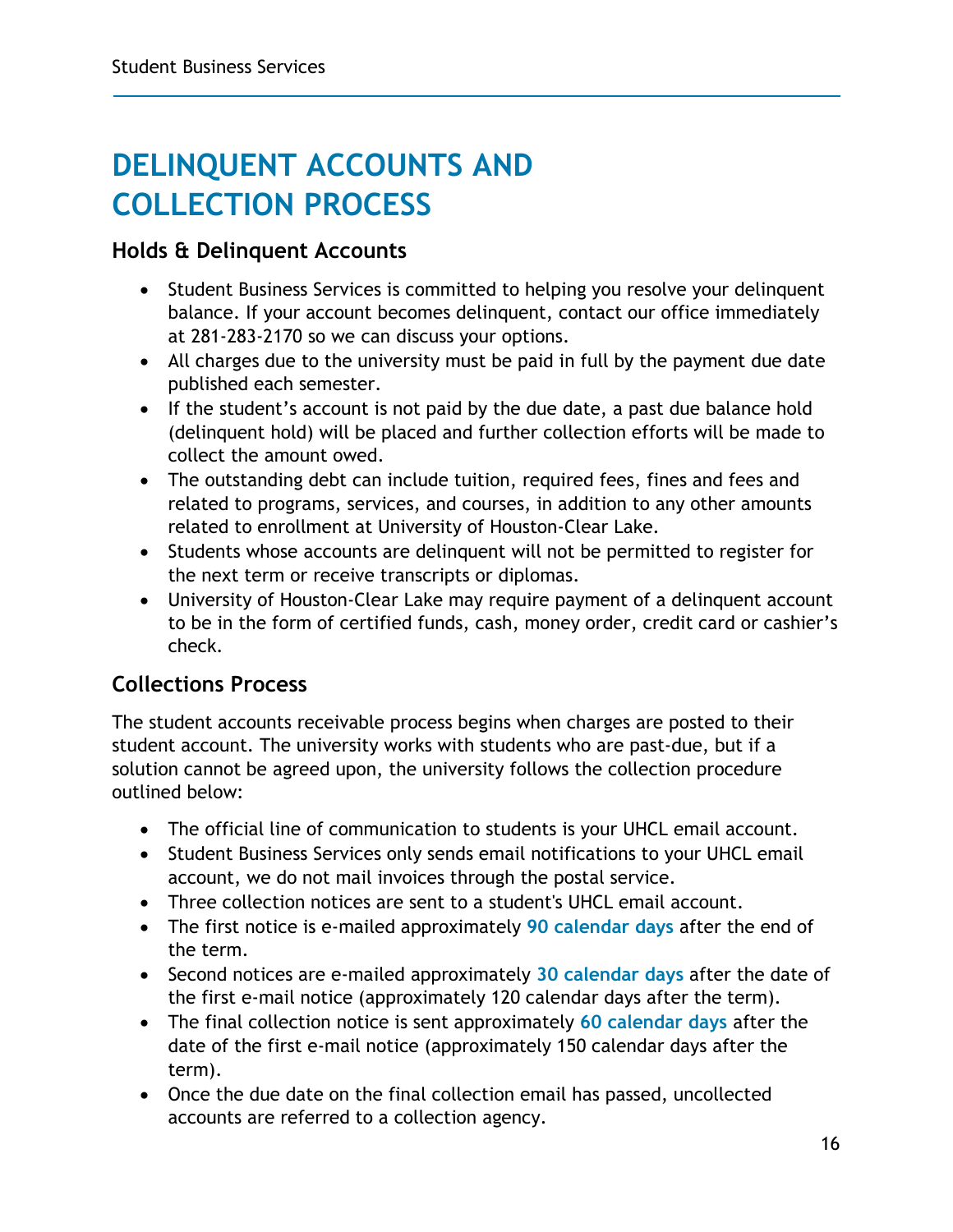# **DELINQUENT ACCOUNTS AND COLLECTION PROCESS (CONT.)**

### **Collections Process (Cont.)**

- The collection process last approximately 180 calendar days after the end of the term.
- Once your account is referred to an outside agency, students will be contacted by a representative of that agency.
	- o Payments are made through the agency—not the university.
	- o Additional fees will be added to the outstanding balance on the account.
	- o In addition, a delinquency report may be filed with a credit bureau.